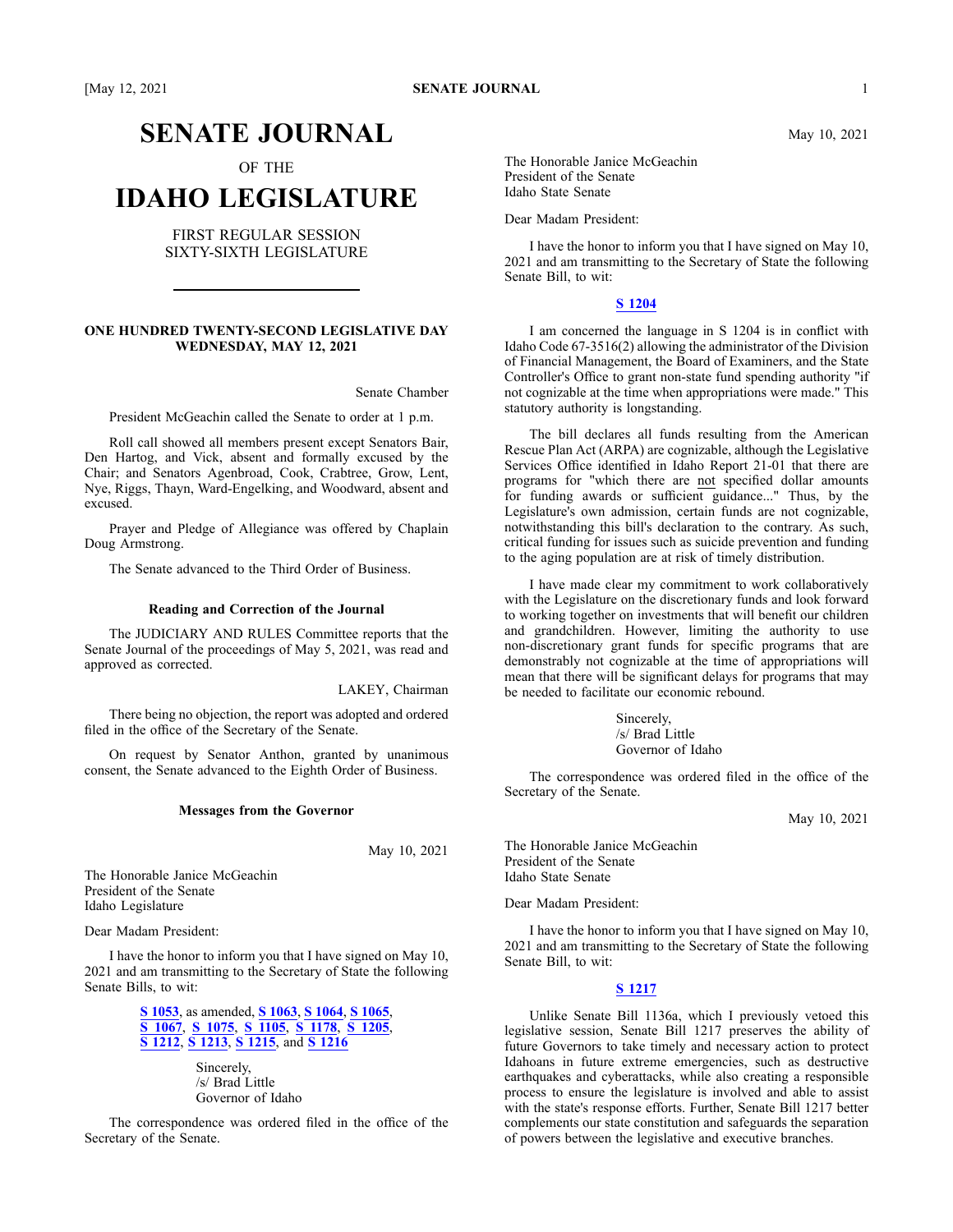Thank you to my colleagues and friends in the Senate who worked with my office to improve and modernize Idaho Code § 46-601. I am also grateful to all of those in legislature who listened to my concerns as well as those of Major General Michael Garshak and Director Brad Richy. I also commend Senate leadership for their recent collaboration and willingness to compromise in the legislative process that resulted in broad suppor<sup>t</sup> for Senate Bill 1217.

> Sincerely, /s/ Brad Little Governor of Idaho

The correspondence was ordered filed in the office of the Secretary of the Senate.

The Senate advanced to the Ninth Order of Business.

#### **Messages from the House**

May 5, 2021

Dear Madam President:

I transmit herewith **H [319](https://legislature.idaho.gov/sessioninfo/2021/legislation/H0319)**, as amended, which has passed the House.

MAULIN, Chief Clerk

**H [319](https://legislature.idaho.gov/sessioninfo/2021/legislation/H0319)**, as amended, was filed for first reading.

May 5, 2021

Dear Madam President:

I return herewith **S [1150](https://lso-legwebwp.lso.local/sessioninfo/2021/legislation/S1150)**, as amended in the House, which has passed the House.

MAULIN, Chief Clerk

Senator Lodge requested unanimous consent that **S [1150](https://lso-legwebwp.lso.local/sessioninfo/2021/legislation/S1150)**, as amended in the House, be referred to the Tenth Order of Business, Motions and Resolutions, for consideration as to possible concurrence in the House amendments.

Senator Stennett objected.

On motion by Senator Lodge, seconded by Senator Anthon, by voice vote, **S [1150](https://lso-legwebwp.lso.local/sessioninfo/2021/legislation/S1150)**, as amended in the House, was referred to the Tenth Order of Business, Motions and Resolutions, for consideration as to possible concurrence in the House amendments.

On motion by Senator Anthon, seconded by Senator Stennett, by voice vote the Senate recessed at 1:28 p.m. until the hour of 2:30 p.m. of this day.

# **RECESS AFTERNOON SESSION**

The Senate reconvened at 2:30 p.m., pursuan<sup>t</sup> to recess, President McGeachin presiding.

Roll call showed all members presen<sup>t</sup> excep<sup>t</sup> Senators Bair, Den Hartog, and Vick, absent and formally excused by the Chair; and Senator Stennett, absent and excused.

Prior to recess the Senate was at the Ninth Order of Business, Messages from the House.

The Senate advanced to the Tenth Order of Business.

#### **Motions and Resolutions**

The President announced that the House amendments to **S [1150](https://lso-legwebwp.lso.local/sessioninfo/2021/legislation/S1150)**, as amended in the House, were before the Senate for consideration as to possible concurrence, the question being, "Shall the Senate concur in the House amendments to **S [1150](https://lso-legwebwp.lso.local/sessioninfo/2021/legislation/S1150)**, as amended in the House?"

Senator Lodge requested unanimous consent that the Senate concur by voice vote in the House amendments to **S [1150](https://lso-legwebwp.lso.local/sessioninfo/2021/legislation/S1150)**, as amended in the House.

Senator Burgoyne objected.

On motion by Senator Lodge, seconded by Senator Anthon, the Senate concurred by voice vote in the House amendments to **S [1150](https://lso-legwebwp.lso.local/sessioninfo/2021/legislation/S1150)**, as amended in the House.

**S [1150](https://lso-legwebwp.lso.local/sessioninfo/2021/legislation/S1150)**, as amended in the House, was referred to the Judiciary and Rules Committee for engrossing.

On reques<sup>t</sup> by Senator Anthon, granted by unanimous consent, the Senate advanced to the Twelfth Order of Business.

#### **Second Reading of Bills**

**H [397](https://lso-legwebwp.lso.local/sessioninfo/2021/legislation/H0397)**, by Appropriations Committee, was read the second time at length and filed for third reading.

On reques<sup>t</sup> by Senator Anthon, granted by unanimous consent, the Senate returned to the Sixth Order of Business.

# **Reports of Standing Committees**

May 12, 2021

The JUDICIARY AND RULES Committee reports that **S [1150](https://lso-legwebwp.lso.local/sessioninfo/2021/legislation/S1150)**, as amended in the House, has been correctly engrossed.

LAKEY, Chairman

**S [1150](https://lso-legwebwp.lso.local/sessioninfo/2021/legislation/S1150)**, as amended in the House, was filed for first reading.

On reques<sup>t</sup> by Senator Anthon, granted by unanimous consent, the Senate advanced to the Eleventh Order of Business.

## **Introduction, First Reading, and Reference of Bills, House Petitions, Resolutions, and Memorials**

**S 1219**

**BY FINANCE COMMITTEE**

AN ACT RELATING TO THE APPROPRIATION TO THE OFFICE OF THE STATE CONTROLLER FOR FISCAL YEAR 2021; APPROPRIATING ADDITIONAL MONEYS TO THE OFFICE OF THE STATE CONTROLLER FOR FISCAL YEAR 2021;

## **S 1220 BY STATE AFFAIRS COMMITTEE** AN ACT

AND DECLARING AN EMERGENCY.

RELATING TO 2021 EFFECTIVE DATES; AMENDING CHAPTER 290, LAWS OF 2021, BY THE ADDITION OF A NEW SECTION 2, CHAPTER 290, LAWS OF 2021, TO DECLARE AN EMERGENCY AND TO PROVIDE AN EFFECTIVE DATE; AMENDING CHAPTER 291, LAWS OF 2021, BY THE ADDITION OF A NEW SECTION 3, CHAPTER 291, LAWS OF 2021, TO DECLARE AN EMERGENCY AND TO PROVIDE AN EFFECTIVE DATE; AMENDING CHAPTER 292, LAWS OF 2021, BY THE ADDITION OF A NEW SECTION 7, CHAPTER 292, LAWS OF 2021, TO DECLARE AN EMERGENCY AND TO PROVIDE AN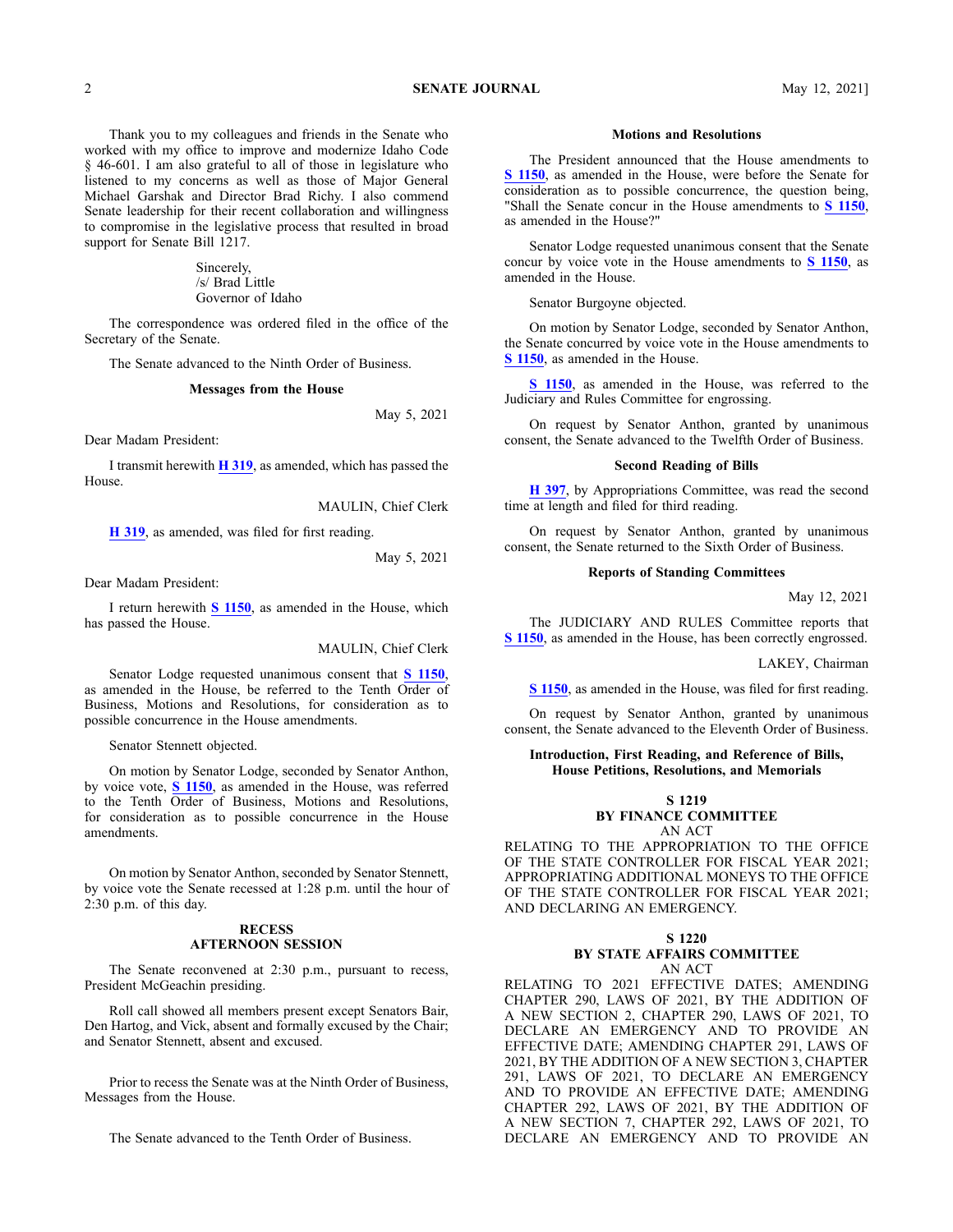EFFECTIVE DATE; AMENDING CHAPTER 294, LAWS OF 2021, BY THE ADDITION OF A NEW SECTION 3, CHAPTER 294, LAWS OF 2021, TO DECLARE AN EMERGENCY AND TO PROVIDE AN EFFECTIVE DATE; AMENDING CHAPTER 295, LAWS OF 2021, BY THE ADDITION OF A NEW SECTION 5, CHAPTER 295, LAWS OF 2021, TO DECLARE AN EMERGENCY AND TO PROVIDE AN EFFECTIVE DATE; AMENDING SECTION 7, CHAPTER 296, LAWS OF 2021, TO PROVIDE AN EFFECTIVE DATE; AMENDING SECTION 3, CHAPTER 297, LAWS OF 2021, TO PROVIDE AN EFFECTIVE DATE; AMENDING CHAPTER 298, LAWS OF 2021, BY THE ADDITION OF A NEW SECTION 4, CHAPTER 298, LAWS OF 2021, TO DECLARE AN EMERGENCY AND TO PROVIDE AN EFFECTIVE DATE; AMENDING CHAPTER 299, LAWS OF 2021, BY THE ADDITION OF A NEW SECTION 4, CHAPTER 299, LAWS OF 2021, TO DECLARE AN EMERGENCY AND TO PROVIDE AN EFFECTIVE DATE; AMENDING CHAPTER 300, LAWS OF 2021, BY THE ADDITION OF A NEW SECTION 4, CHAPTER 300, LAWS OF 2021, TO DECLARE AN EMERGENCY AND TO PROVIDE AN EFFECTIVE DATE; AMENDING SECTION 3, CHAPTER 301, LAWS OF 2021, TO PROVIDE AN EFFECTIVE DATE; AMENDING CHAPTER 302, LAWS OF 2021, BY THE ADDITION OF A NEW SECTION 2, CHAPTER 302, LAWS OF 2021, TO DECLARE AN EMERGENCY AND TO PROVIDE AN EFFECTIVE DATE; AMENDING CHAPTER 303, LAWS OF 2021, BY THE ADDITION OF A NEW SECTION 11, CHAPTER 303, LAWS OF 2021, TO DECLARE AN EMERGENCY AND TO PROVIDE AN EFFECTIVE DATE; AMENDING CHAPTER 305, LAWS OF 2021, BY THE ADDITION OF A NEW SECTION 8, CHAPTER 305, LAWS OF 2021, TO DECLARE AN EMERGENCY AND TO PROVIDE AN EFFECTIVE DATE; AMENDING CHAPTER 307, LAWS OF 2021, BY THE ADDITION OF A NEW SECTION 6, CHAPTER 307, LAWS OF 2021, TO DECLARE AN EMERGENCY AND TO PROVIDE AN EFFECTIVE DATE; AMENDING CHAPTER 308, LAWS OF 2021, BY THE ADDITION OF A NEW SECTION 10, CHAPTER 308, LAWS OF 2021, TO DECLARE AN EMERGENCY AND TO PROVIDE AN EFFECTIVE DATE; AMENDING CHAPTER 309, LAWS OF 2021, BY THE ADDITION OF A NEW SECTION 2, CHAPTER 309, LAWS OF 2021, TO DECLARE AN EMERGENCY AND TO PROVIDE AN EFFECTIVE DATE; AMENDING CHAPTER 310, LAWS OF 2021, BY THE ADDITION OF A NEW SECTION 2, CHAPTER 310, LAWS OF 2021, TO DECLARE AN EMERGENCY AND TO PROVIDE AN EFFECTIVE DATE; AMENDING SECTION 6, CHAPTER 312, LAWS OF 2021, TO PROVIDE AN EFFECTIVE DATE; AMENDING SECTION 18, CHAPTER 313, LAWS OF 2021, TO PROVIDE AN EFFECTIVE DATE; AMENDING CHAPTER 314, LAWS OF 2021, BY THE ADDITION OF A NEW SECTION 12, CHAPTER 314, LAWS OF 2021, TO DECLARE AN EMERGENCY AND TO PROVIDE AN EFFECTIVE DATE; AMENDING SECTION 7, CHAPTER 315, LAWS OF 2021, TO PROVIDE AN EFFECTIVE DATE; AMENDING CHAPTER 316, LAWS OF 2021, BY THE ADDITION OF A NEW SECTION 2, CHAPTER 316, LAWS OF 2021, TO DECLARE AN EMERGENCY AND TO PROVIDE AN EFFECTIVE DATE; AMENDING CHAPTER 317, LAWS OF 2021, BY THE ADDITION OF A NEW SECTION 2, CHAPTER 317, LAWS OF 2021, TO DECLARE AN EMERGENCY AND TO PROVIDE AN EFFECTIVE DATE; AMENDING SECTION 4, CHAPTER 318, LAWS OF 2021, TO PROVIDE AN EFFECTIVE DATE; AMENDING CHAPTER 321, LAWS OF 2021, BY THE ADDITION OF A NEW SECTION 43, CHAPTER 321, LAWS OF 2021, TO DECLARE AN EMERGENCY AND TO PROVIDE AN EFFECTIVE DATE; AMENDING CHAPTER 322, LAWS OF 2021, BY THE ADDITION OF A NEW SECTION 2, CHAPTER 322, LAWS OF 2021, TO DECLARE AN EMERGENCY AND TO PROVIDE AN EFFECTIVE DATE; AMENDING CHAPTER 323, LAWS OF 2021, BY THE ADDITION OF A NEW SECTION 2, CHAPTER 323, LAWS OF 2021, TO DECLARE AN EMERGENCY AND TO PROVIDE AN EFFECTIVE DATE; AMENDING CHAPTER 324, LAWS OF 2021, BY THE ADDITION OF A NEW SECTION 2, CHAPTER 324, LAWS OF 2021, TO DECLARE AN EMERGENCY AND TO PROVIDE AN EFFECTIVE DATE; AMENDING CHAPTER 325, LAWS OF 2021, BY THE ADDITION OF A NEW SECTION 15, CHAPTER 325, LAWS OF 2021, TO DECLARE AN EMERGENCY AND TO PROVIDE AN EFFECTIVE DATE; AMENDING CHAPTER 326, LAWS OF 2021, BY THE ADDITION OF A NEW SECTION 2, CHAPTER 326, LAWS OF 2021, TO DECLARE AN EMERGENCY AND TO PROVIDE AN EFFECTIVE DATE; AMENDING CHAPTER 327, LAWS OF 2021, BY THE ADDITION OF A NEW SECTION 3, CHAPTER 327, LAWS OF 2021, TO DECLARE AN EMERGENCY AND TO PROVIDE AN EFFECTIVE DATE; AMENDING CHAPTER 330, LAWS OF 2021, BY THE ADDITION OF A NEW SECTION 5, CHAPTER 330, LAWS OF 2021, TO DECLARE AN EMERGENCY AND TO PROVIDE AN EFFECTIVE DATE; AMENDING CHAPTER 335, LAWS OF 2021, BY THE ADDITION OF A NEW SECTION 2, CHAPTER 335, LAWS OF 2021, TO DECLARE AN EMERGENCY AND TO PROVIDE AN EFFECTIVE DATE; AMENDING CHAPTER 337, LAWS OF 2021, BY THE ADDITION OF A NEW SECTION 2, CHAPTER 337, LAWS OF 2021, TO DECLARE AN EMERGENCY AND TO PROVIDE AN EFFECTIVE DATE; AMENDING SECTION 13, CHAPTER 338, LAWS OF 2021, TO PROVIDE AN EFFECTIVE DATE; AMENDING CHAPTER 339, LAWS OF 2021, BY THE ADDITION OF A NEW SECTION 3, CHAPTER 339, LAWS OF 2021, TO DECLARE AN EMERGENCY AND TO PROVIDE AN EFFECTIVE DATE; AMENDING CHAPTER 340, LAWS OF 2021, BY THE ADDITION OF A NEW SECTION 6, CHAPTER 340, LAWS OF 2021, TO DECLARE AN EMERGENCY AND TO PROVIDE AN EFFECTIVE DATE; AMENDING CHAPTER 341, LAWS OF 2021, BY THE ADDITION OF A NEW SECTION 3, CHAPTER 341, LAWS OF 2021, TO DECLARE AN EMERGENCY AND TO PROVIDE AN EFFECTIVE DATE; AMENDING CHAPTER 344, LAWS OF 2021, BY THE ADDITION OF A NEW SECTION 4, CHAPTER 344, LAWS OF 2021, TO DECLARE AN EMERGENCY AND TO PROVIDE AN EFFECTIVE DATE; AND DECLARING AN EMERGENCY.

**S [1219](https://lso-legwebwp.lso.local/sessioninfo/2021/legislation/S1219)** and **S [1220](https://lso-legwebwp.lso.local/sessioninfo/2021/legislation/S1220)** were introduced, read the first time at length, and referred to the Judiciary and Rules Committee for printing.

Senator Stennett was recorded presen<sup>t</sup> at this order of business.

**S [1150](https://lso-legwebwp.lso.local/sessioninfo/2021/legislation/S1150)**, as amended in the House, by State Affairs Committee, was read the first time at length and filed for second reading.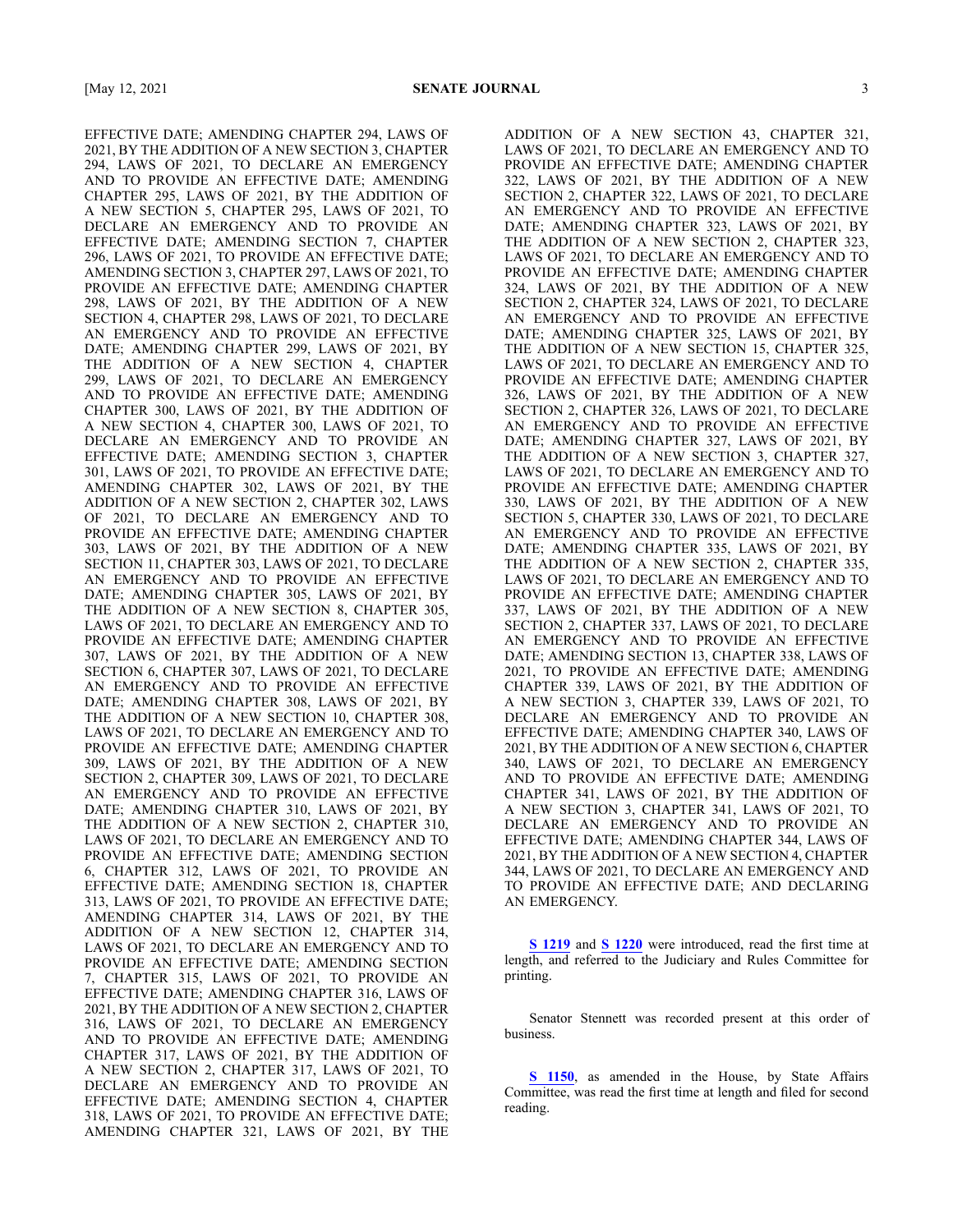**H [319](https://lso-legwebwp.lso.local/sessioninfo/2021/legislation/H0319)**, as amended, by State Affairs Committee, was introduced, read the first time at length, and referred to the State Affairs Committee.

On reques<sup>t</sup> by Senator Anthon, granted by unanimous consent, the Senate returned to the Sixth Order of Business.

## **Reports of Standing Committees**

May 12, 2021

The JUDICIARY AND RULES Committee reports that **S [1219](https://lso-legwebwp.lso.local/sessioninfo/2021/legislation/S1219)** and **S [1220](https://lso-legwebwp.lso.local/sessioninfo/2021/legislation/S1220)** have been correctly printed.

LAKEY, Chairman

**S [1219](https://lso-legwebwp.lso.local/sessioninfo/2021/legislation/S1219)** was referred to the Finance Committee.

**S [1220](https://lso-legwebwp.lso.local/sessioninfo/2021/legislation/S1220)** was referred to the State Affairs Committee.

May 12, 2021

The FINANCE Committee reports out **S [1219](https://lso-legwebwp.lso.local/sessioninfo/2021/legislation/S1219)** with the recommendation that it do pass.

BAIR, Chairman

**S [1219](https://lso-legwebwp.lso.local/sessioninfo/2021/legislation/S1219)** was filed for second reading.

## May 12, 2021

The STATE AFFAIRS Committee reports out **S [1220](https://lso-legwebwp.lso.local/sessioninfo/2021/legislation/S1220)** with the recommendation that it do pass.

LODGE, Chair

**S [1220](https://lso-legwebwp.lso.local/sessioninfo/2021/legislation/S1220)** was filed for second reading.

On reques<sup>t</sup> by Senator Anthon, granted by unanimous consent, the Senate advanced to the Twelfth Order of Business.

#### **Second Reading of Bills**

#### **Motion to Suspend Rules**

Moved by Senator Anthon, seconded by Senator Lee, that all rules of the Senate interfering with the immediate passage of **S [1150](https://lso-legwebwp.lso.local/sessioninfo/2021/legislation/S1150)**, as amended in the House, be suspended; that the portions of Section 15, Article 3, of the Constitution of the State of Idaho requiring all bills to be read on three several days be dispensed with, this being <sup>a</sup> case of urgency, and that **S [1150](https://lso-legwebwp.lso.local/sessioninfo/2021/legislation/S1150)**, as amended in the House, be read the second time by title and the third time at length, section by section, and be pu<sup>t</sup> upon its final passage. The question being, "Shall the rules be suspended?"

Roll call resulted as follows:

AYES–Agenbroad, Anthon, Bayer, Burgoyne, Burtenshaw, Cook, Crabtree, Funk (Souza), Grow, Guthrie, Harris, Heider, Lakey, Lee, Lent, Lodge, Martin, Nelson, Patrick, Rice, Ricks, Riggs, Stennett, Ward-Engelking, Winder, Woodward, Zito. Total - 27.

NAYS–Nye, Rabe, Wintrow. Total - 3.

Absent and excused–Bair, Den Hartog, Johnson, Thayn, Vick. Total - 5.

Total - 35.

More than two-thirds having voted in the affirmative, the President declared the rules suspended.

**S [1150](https://lso-legwebwp.lso.local/sessioninfo/2021/legislation/S1150)**, as amended in the House, was read the third time at length, section by section, and placed before the Senate for final consideration. Senator Lodge arose as sponsor of the bill and opened the debate. The question being, "Shall the bill pass?"

Roll call resulted as follows:

AYES–Agenbroad, Anthon, Bayer, Burtenshaw, Cook, Crabtree, Funk (Souza), Grow, Guthrie, Harris, Heider, Johnson, Lakey, Lee, Lent, Lodge, Martin, Patrick, Rice, Ricks, Riggs, Thayn, Winder, Woodward, Zito. Total - 25.

NAYS–Burgoyne, Nelson, Nye, Rabe, Stennett, Ward-Engelking, Wintrow. Total - 7.

Absent and excused–Bair, Den Hartog, Vick. Total - 3.

Paired and voting included in roll call: AYE - Thayn NAY - Nelson

Total - 35.

Whereupon the President declared **S [1150](https://lso-legwebwp.lso.local/sessioninfo/2021/legislation/S1150)**, as amended in the House, passed, title was approved, and the bill referred to Judiciary and Rules Committee for enrolling.

Moved by Senator Anthon, seconded by Senator Stennett, that all rules of the Senate interfering with the immediate consideration of **S [1219](https://lso-legwebwp.lso.local/sessioninfo/2021/legislation/S1219)** be suspended. The question being, "Shall the rules be suspended?"

Roll call resulted as follows:

AYES–Agenbroad, Anthon, Bayer, Burgoyne, Burtenshaw, Cook, Crabtree, Funk (Souza), Grow, Guthrie, Harris, Heider, Johnson, Lakey, Lee, Lent, Lodge, Martin, Nelson, Nye, Patrick, Rabe, Rice, Ricks, Riggs, Stennett, Ward-Engelking, Winder, Wintrow, Woodward, Zito. Total - 31.

NAYS–None.

Absent and excused–Bair, Den Hartog, Thayn, Vick. Total - 4.

Total - 35.

More than two-thirds having voted in the affirmative, the President declared the rules suspended and announced that **S [1219](https://lso-legwebwp.lso.local/sessioninfo/2021/legislation/S1219)** was before the Senate for final consideration.

**S [1219](https://lso-legwebwp.lso.local/sessioninfo/2021/legislation/S1219)** was read the third time at length, section by section, and placed before the Senate for final consideration. Senator Woodward arose as sponsor of the bill and opened the debate. The question being, "Shall the bill pass?"

Roll call resulted as follows:

AYES–Agenbroad, Anthon, Bayer, Burgoyne, Burtenshaw, Cook, Crabtree, Funk (Souza), Grow, Guthrie, Harris, Heider, Johnson, Lakey, Lee, Lent, Lodge, Martin, Nelson, Nye, Patrick, Rabe, Rice, Ricks, Riggs, Stennett, Ward-Engelking, Winder, Wintrow, Woodward, Zito. Total - 31.

NAYS–None.

Absent and excused–Bair, Den Hartog, Thayn, Vick. Total - 4.

Total  $-35$ .

Whereupon the President declared **S [1219](https://lso-legwebwp.lso.local/sessioninfo/2021/legislation/S1219)** passed, title was approved, and the bill ordered transmitted to the House.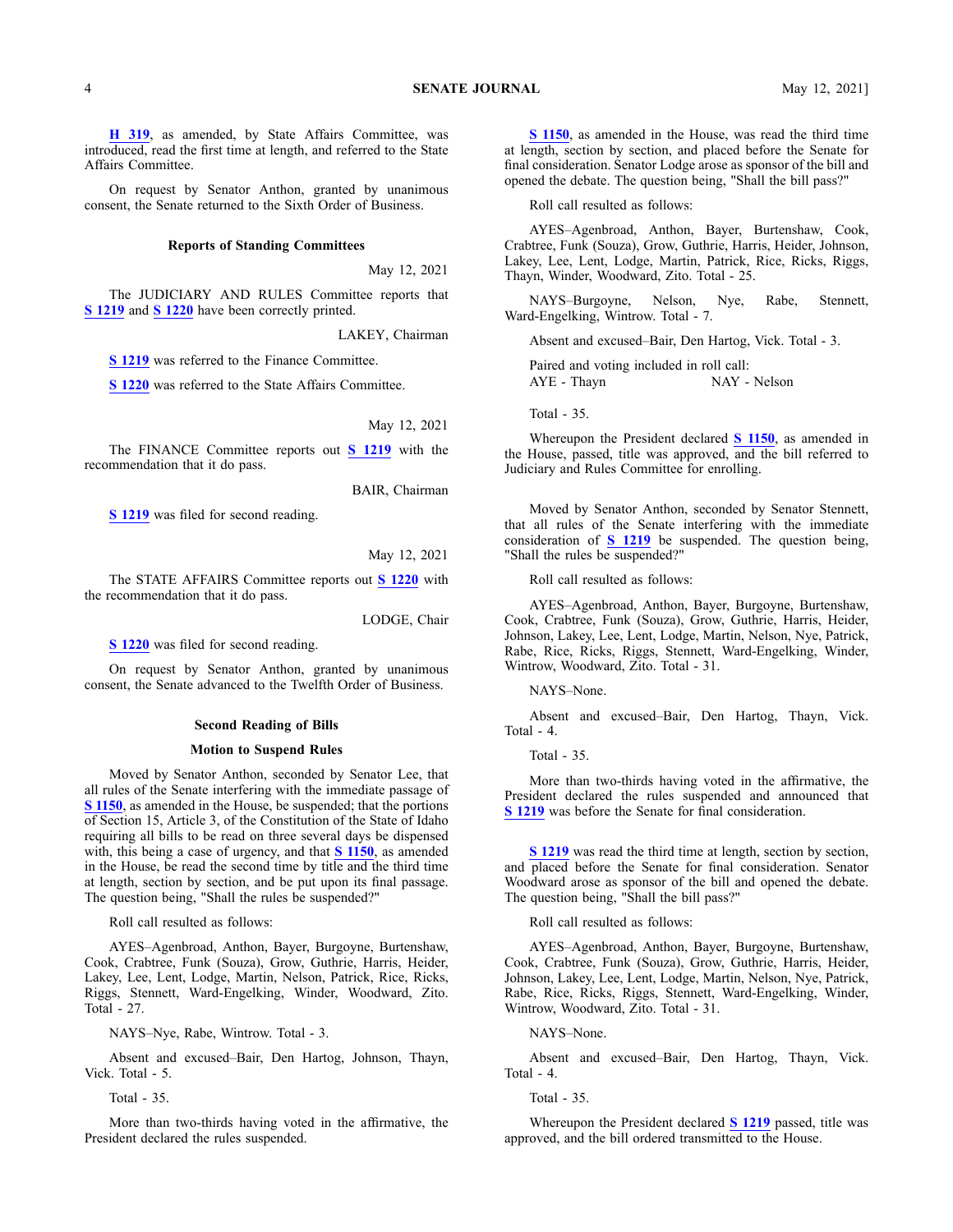On reques<sup>t</sup> by Senator Anthon, granted by unanimous consent, the Senate returned to the Ninth Order of Business.

#### **Messages from the House**

May 12, 2021

Dear Madam President:

I transmit herewith **[HCR](https://legislature.idaho.gov/sessioninfo/2021/legislation/HCR023) 23**, which has passed the House.

MAULIN, Chief Clerk

**[HCR](https://legislature.idaho.gov/sessioninfo/2021/legislation/HCR023) 23** was filed for first reading.

May 12, 2021

Dear Madam President:

I return herewith **S [1214](https://legislature.idaho.gov/sessioninfo/2021/legislation/S1214)**, which has passed the House.

MAULIN, Chief Clerk

**S [1214](https://legislature.idaho.gov/sessioninfo/2021/legislation/S1214)** was referred to the Judiciary and Rules Committee for enrolling.

On reques<sup>t</sup> by Senator Anthon, granted by unanimous consent, the Senate returned to the Sixth Order of Business.

### **Reports of Standing Committees**

May 12, 2021

The JUDICIARY AND RULES Committee reports that **S [1150](https://legislature.idaho.gov/sessioninfo/2021/legislation/S1150)**, as amended in the House, and **S [1214](https://legislature.idaho.gov/sessioninfo/2021/legislation/S1214)** have been correctly enrolled.

LAKEY, Chairman

The President signed Enrolled **S [1150](https://legislature.idaho.gov/sessioninfo/2021/legislation/S1150)**, as amended in the House, and **S [1214](https://legislature.idaho.gov/sessioninfo/2021/legislation/S1214)** and ordered them transmitted to the House for the signature of the Speaker.

On reques<sup>t</sup> by Senator Anthon, granted by unanimous consent, the Senate advanced to the Eleventh Order of Business.

# **Introduction, First Reading, and Reference of Bills, House Petitions, Resolutions, and Memorials**

**[HCR](https://legislature.idaho.gov/sessioninfo/2021/legislation/HCR023) 23**, by Ways and Means Committee, was introduced, read at length, and referred to the State Affairs Committee.

On reques<sup>t</sup> by Senator Anthon, granted by unanimous consent, the Senate advanced to the Twelfth Order of Business.

## **Second Reading of Bills**

On motion by Senator Anthon, seconded by Senator Stennett, by voice vote the Senate recessed at 4:27 p.m. until the hour of 5:30 p.m. of this day.

# **RECESS AFTERNOON SESSION**

On reques<sup>t</sup> by Senator Anthon, granted by unanimous consent, the Senate returned to the Ninth Order of Business.

#### **Messages from the House**

May 12, 2021

Dear Madam President:

I transmit herewith **H [407](https://lso-legwebwp.lso.local/sessioninfo/2021/legislation/H0407)**, which has passed the House.

MAULIN, Chief Clerk

**H [407](https://lso-legwebwp.lso.local/sessioninfo/2021/legislation/H0407)** was filed for first reading.

May 12, 2021

Dear Madam President:

I return herewith Enrolled **S [1150](https://lso-legwebwp.lso.local/sessioninfo/2021/legislation/S1150)**, as amended in the House, and **S [1214](https://lso-legwebwp.lso.local/sessioninfo/2021/legislation/S1214)**, which have been signed by the Speaker.

MAULIN, Chief Clerk

Enrolled **S [1150](https://lso-legwebwp.lso.local/sessioninfo/2021/legislation/S1150)**, as amended in the House, and **S [1214](https://lso-legwebwp.lso.local/sessioninfo/2021/legislation/S1214)** were referred to the Judiciary and Rules Committee for transmittal to the Office of the Governor.

On reques<sup>t</sup> by Senator Anthon, granted by unanimous consent, the Senate advanced to the Eleventh Order of Business.

# **Introduction, First Reading, and Reference of Bills, House Petitions, Resolutions, and Memorials**

**H [407](https://lso-legwebwp.lso.local/sessioninfo/2021/legislation/H0407)**, by Ways and Means Committee, was introduced, read the first time at length, and referred to the State Affairs Committee.

On reques<sup>t</sup> by Senator Anthon, granted by unanimous consent, the Senate returned to the Sixth Order of Business.

# **Reports of Standing Committees**

May 12, 2021

The STATE AFFAIRS Committee reports out **[H407](https://lso-legwebwp.lso.local/sessioninfo/2021/legislation/H0407)** with the recommendation that it do pass.

LODGE, Chair

**H [407](https://lso-legwebwp.lso.local/sessioninfo/2021/legislation/H0407)** was filed for second reading.

On reques<sup>t</sup> by Senator Anthon, granted by unanimous consent, the Senate advanced to the Twelfth Order of Business.

## **Second Reading of Bills**

## **Motion to Suspend Rules**

Moved by Senator Anthon, seconded by Senator Stennett, that all rules of the Senate interfering with the immediate passage of **H [407](https://lso-legwebwp.lso.local/sessioninfo/2021/legislation/H0407)** be suspended; that the portions of Section 15, Article 3, of the Constitution of the State of Idaho requiring all bills to be read on three several days be dispensed with, this being <sup>a</sup> case of urgency, and that **H [407](https://lso-legwebwp.lso.local/sessioninfo/2021/legislation/H0407)** be read the second time by title and the third time at length, section by section, and be pu<sup>t</sup> upon its final passage. The question being, "Shall the rules be suspended?"

Roll call resulted as follows:

AYES–Agenbroad, Anthon, Bayer, Burgoyne, Burtenshaw, Cook, Funk (Souza), Grow, Guthrie, Harris, Heider, Johnson, Lakey, Lee, Lent, Lodge, Martin, Nye, Patrick, Rabe, Rice, Ricks, Riggs, Stennett, Ward-Engelking, Winder, Wintrow, Woodward, Zito. Total - 29.

NAYS–None.

Absent and excused–Bair, Crabtree, Den Hartog, Nelson, Thayn, Vick. Total - 6.

Total - 35.

More than two-thirds having voted in the affirmative, the President declared the rules suspended.

**H [407](https://lso-legwebwp.lso.local/sessioninfo/2021/legislation/H0407)** was read the third time at length, section by section, and placed before the Senate for final consideration. Senator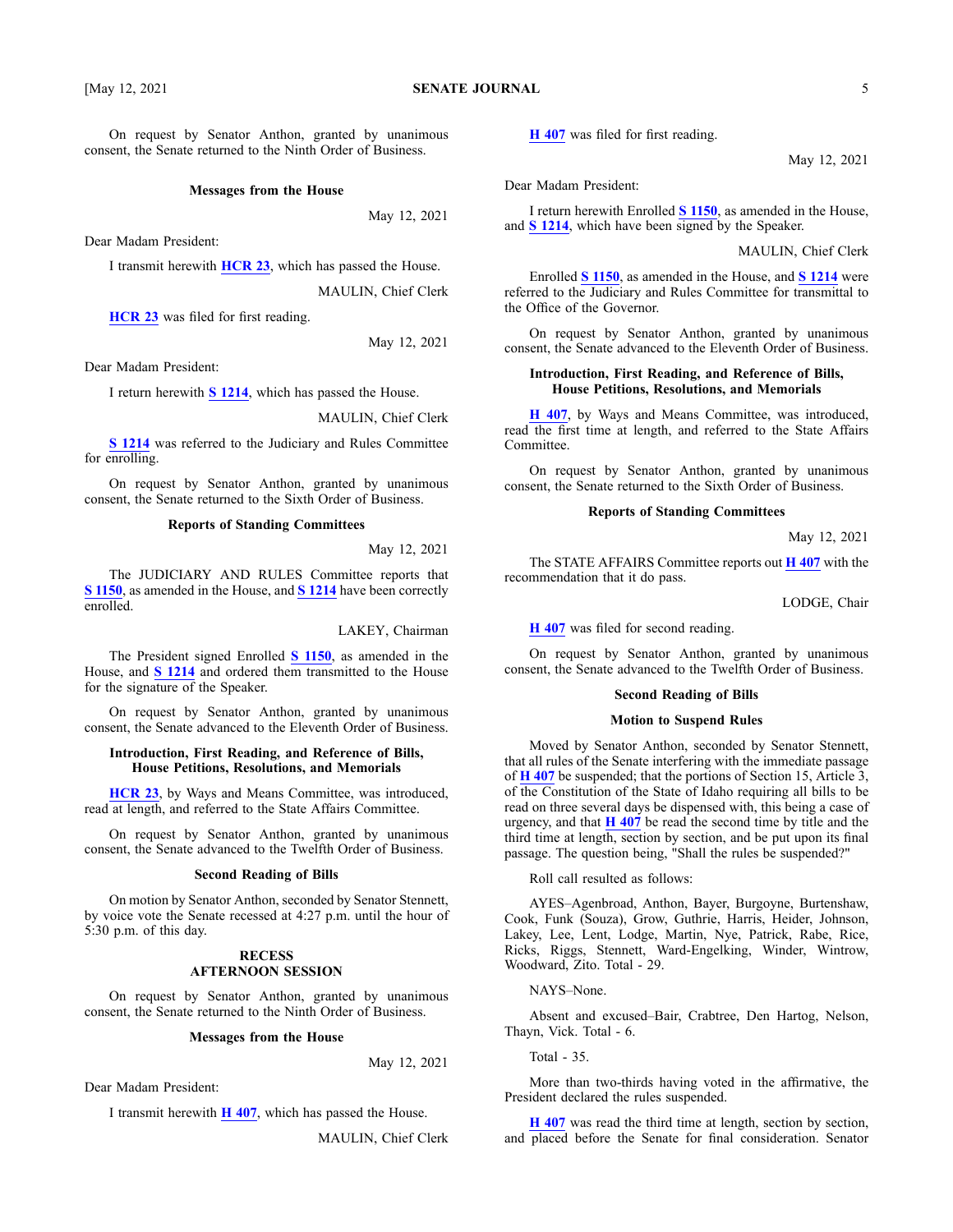Anthon arose as sponsor of the bill and opened the debate. The question being, "Shall the bill pass?"

Roll call resulted as follows:

AYES–Agenbroad, Anthon, Bayer, Burgoyne, Burtenshaw, Cook, Funk (Souza), Grow, Guthrie, Harris, Heider, Johnson, Lakey, Lee, Lent, Lodge, Martin, Nye, Patrick, Rabe, Rice, Ricks, Riggs, Stennett, Ward-Engelking, Winder, Wintrow, Woodward, Zito. Total - 29.

NAYS–None.

Absent and excused–Bair, Crabtree, Den Hartog, Nelson, Thayn, Vick. Total - 6.

Total - 35.

Whereupon the President declared **H [407](https://lso-legwebwp.lso.local/sessioninfo/2021/legislation/H0407)** passed, title was approved, and the bill ordered returned to the House.

On motion by Senator Anthon, seconded by Senator Stennett, by voice vote the Senate recessed at 7:12 p.m. until the hour of 8 p.m. of this day.

## **RECESS AFTERNOON SESSION**

The Senate reconvened at 8 p.m., pursuan<sup>t</sup> to recess, President McGeachin presiding.

Roll call showed all members presen<sup>t</sup> excep<sup>t</sup> Senators Bair, Crabtree, Den Hartog, Heider, Johnson, Nelson, Thayn, and Vick, absent and excused.

Prior to recess the Senate was at the Twelfth Order of Business, Second Reading of Bills.

On reques<sup>t</sup> by Senator Anthon, granted by unanimous consent, the Senate returned to the Sixth Order of Business.

#### **Reports of Standing Committees**

May 12, 2021

The JUDICIARY AND RULES Committee reports that Enrolled **S [1150](https://lso-legwebwp.lso.local/sessioninfo/2021/legislation/S1150)**, as amended in the House, and **S [1214](https://lso-legwebwp.lso.local/sessioninfo/2021/legislation/S1214)** were delivered to the Office of the Governor at  $7:12$  p.m., May 12, 2021.

LAKEY, Chairman

The repor<sup>t</sup> was ordered filed in the office of the Secretary of the Senate.

On reques<sup>t</sup> by Senator Anthon, granted by unanimous consent, the Senate advanced to the Ninth Order of Business.

#### **Messages from the House**

May 12, 2021

Dear Madam President:

I transmit herewith **H [408](https://lso-legwebwp.lso.local/sessioninfo/2021/legislation/H0408)**, which has passed the House.

MAULIN, Chief Clerk

**H [408](https://lso-legwebwp.lso.local/sessioninfo/2021/legislation/H0408)** was filed for first reading.

May 12, 2021

Dear Madam President:

I return herewith **S [1219](https://lso-legwebwp.lso.local/sessioninfo/2021/legislation/S1219)**, which has passed the House.

MAULIN, Chief Clerk

**S [1219](https://lso-legwebwp.lso.local/sessioninfo/2021/legislation/S1219)** was referred to the Judiciary and Rules Committee for enrolling.

On reques<sup>t</sup> by Senator Anthon, granted by unanimous consent, the Senate advanced to the Eleventh Order of Business.

#### **Introduction, First Reading, and Reference of Bills, House Petitions, Resolutions, and Memorials**

**H [408](https://lso-legwebwp.lso.local/sessioninfo/2021/legislation/H0408)**, by Appropriations Committee, was introduced, read the first time at length, and referred to the Finance Committee.

On reques<sup>t</sup> by Senator Anthon, granted by unanimous consent, the Senate returned to the Sixth Order of Business.

#### **Reports of Standing Committees**

May 12, 2021

The JUDICIARY AND RULES Committee reports that **S [1219](https://lso-legwebwp.lso.local/sessioninfo/2021/legislation/S1219)** has been correctly enrolled.

#### LAKEY, Chairman

The President signed Enrolled **S [1219](https://lso-legwebwp.lso.local/sessioninfo/2021/legislation/S1219)** and ordered it transmitted to the House for the signature of the Speaker.

May 12, 2021

The FINANCE Committee reports out **H [408](https://lso-legwebwp.lso.local/sessioninfo/2021/legislation/H0408)** with the recommendation that it do pass.

BAIR, Chairman

**H [408](https://lso-legwebwp.lso.local/sessioninfo/2021/legislation/H0408)** was filed for second reading.

On reques<sup>t</sup> by Senator Anthon, granted by unanimous consent, the Senate advanced to the Twelfth Order of Business.

# **Second Reading of Bills**

# **Motion to Suspend Rules**

Moved by Senator Anthon, seconded by Senator Stennett, that all rules of the Senate interfering with the immediate passage of **H [408](https://lso-legwebwp.lso.local/sessioninfo/2021/legislation/H0408)** be suspended; that the portions of Section 15, Article 3, of the Constitution of the State of Idaho requiring all bills to be read on three several days be dispensed with, this being <sup>a</sup> case of urgency, and that **H [408](https://lso-legwebwp.lso.local/sessioninfo/2021/legislation/H0408)** be read the second time by title and the third time at length, section by section, and be pu<sup>t</sup> upon its final passage. The question being, "Shall the rules be suspended?"

Roll call resulted as follows:

AYES–Agenbroad, Anthon, Bayer, Burgoyne, Burtenshaw, Cook, Funk (Souza), Grow, Guthrie, Harris, Lakey, Lee, Lent, Lodge, Martin, Nye, Patrick, Rabe, Rice, Ricks, Riggs, Stennett, Ward-Engelking, Winder, Wintrow, Woodward, Zito. Total - 27.

NAYS–None.

Absent and excused–Bair, Crabtree, Den Hartog, Heider, Johnson, Nelson, Thayn, Vick. Total - 8.

Total - 35.

More than two-thirds having voted in the affirmative, the President declared the rules suspended.

**H [408](https://lso-legwebwp.lso.local/sessioninfo/2021/legislation/H0408)** was read the third time at length, section by section, and placed before the Senate for final consideration. Senator Agenbroad arose as sponsor of the bill and opened the debate. The question being, "Shall the bill pass?"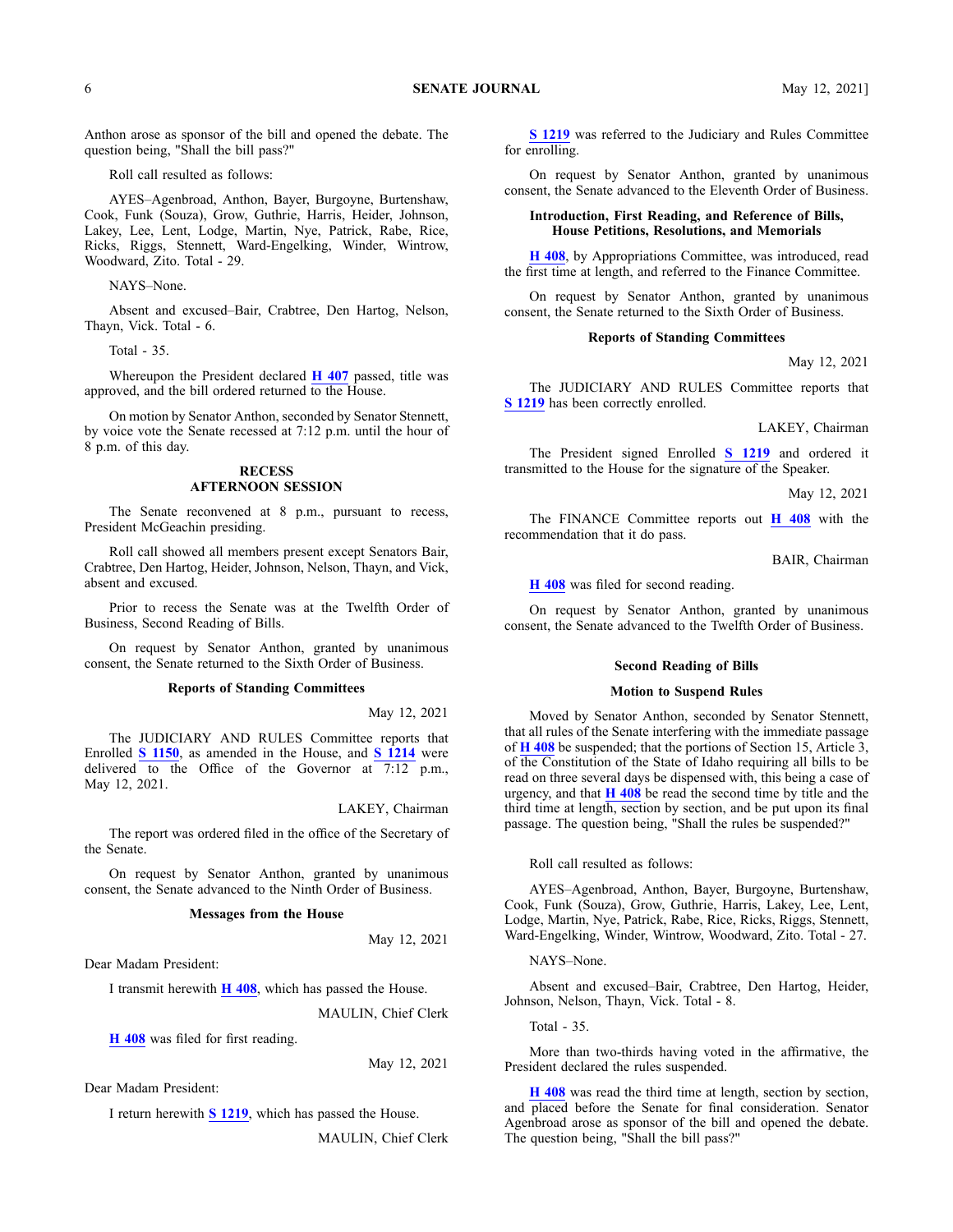Roll call resulted as follows:

AYES–Agenbroad, Anthon, Bayer, Burgoyne, Burtenshaw, Cook, Funk (Souza), Grow, Guthrie, Harris, Lakey, Lee, Lent, Lodge, Martin, Nye, Patrick, Rabe, Rice, Ricks, Riggs, Stennett, Ward-Engelking, Winder, Wintrow, Woodward. Total - 26.

NAYS–Zito. Total - 1.

Absent and excused–Bair, Crabtree, Den Hartog, Heider, Johnson, Nelson, Thayn, Vick. Total - 8.

Total - 35.

Whereupon the President declared **H [408](https://lso-legwebwp.lso.local/sessioninfo/2021/legislation/H0408)** passed, title was approved, and the bill ordered returned to the House.

On reques<sup>t</sup> by Senator Anthon, granted by unanimous consent, the Senate returned to the Fifth Order of Business.

#### **Petitions, Resolutions, and Memorials**

## **SCR 112 BY STATE AFFAIRS COMMITTEE** A CONCURRENT RESOLUTION

STATING FINDINGS OF THE LEGISLATURE AND PROVIDING THAT NO UNVOUCHERED OR VOUCHERED EXPENSE ALLOWANCE SHALL BE PAYABLE TO ANY MEMBER OF THE LEGISLATURE FOR ANY TIME PERIOD DURING A TEMPORARY ADJOURNMENT FOLLOWING THE PASSAGE OF THREE DAYS FROM THE DATE OF ADOPTION OF THIS CONCURRENT RESOLUTION WITHOUT THE APPROVAL OF THE PRESIDENT PRO TEMPORE OF THE SENATE OR THE SPEAKER OF THE HOUSE OF REPRESENTATIVES, RESPECTIVELY.

Be It Resolved by the Legislature of the State of Idaho:

WHEREAS, the First Regular Session of the Sixty-sixth Idaho Legislature convened on January 11, 2021, and continues in session as of the date of introduction of this concurrent resolution; and

WHEREAS, the approved motion by the Citizens' Committee on Legislative Compensation determined that, if the Legislature, by passage of <sup>a</sup> concurrent resolution, adjourns for more than three days, no unvouchered or vouchered expense allowance shall be payable to any member of the Legislature for the time period during such temporary adjournment without the approval of the President Pro Tempore of the Senate or the Speaker of the House of Representatives, respectively.

NOW, THEREFORE, BE IT RESOLVED by the members of the First Regular Session of the Sixty-sixth Idaho Legislature, the Senate and the House of Representatives concurring therein, that no unvouchered or vouchered expense allowance shall be payable to any member of the Legislature for any time period during <sup>a</sup> temporary adjournment following the passage of three days from the date of adoption of this concurrent resolution without the approval of the President Pro Tempore of the Senate or the Speaker of the House of Representatives, respectively.

**[SCR](https://lso-legwebwp.lso.local/sessioninfo/2021/legislation/SCR112) 112** was introduced, read at length, and referred to the Judiciary and Rules Committee for printing.

The Senate advanced to the Sixth Order of Business.

# **Reports of Standing Committees**

May 12, 2021

The JUDICIARY AND RULES Committee reports that **[SCR](https://lso-legwebwp.lso.local/sessioninfo/2021/legislation/SCR112) 112** has been correctly printed.

LAKEY, Chairman

**[SCR](https://lso-legwebwp.lso.local/sessioninfo/2021/legislation/SCR112) 112** was referred to the Tenth Order of Business, Motions and Resolutions, and ordered held at the Secretary's desk for one legislative day.

On reques<sup>t</sup> by Senator Anthon, granted by unanimous consent, the Senate advanced to the Ninth Order of Business.

#### **Messages from the House**

May 12, 2021

Dear Madam President:

I transmit herewith Enrolled **H [407](https://lso-legwebwp.lso.local/sessioninfo/2021/legislation/H0407)** and **H [408](https://lso-legwebwp.lso.local/sessioninfo/2021/legislation/H0408)** for the signature of the President.

MAULIN, Chief Clerk

The President signed Enrolled **H [407](https://lso-legwebwp.lso.local/sessioninfo/2021/legislation/H0407)** and **H [408](https://lso-legwebwp.lso.local/sessioninfo/2021/legislation/H0408)** and ordered them returned to the House.

May 12, 2021

Dear Madam President:

I return herewith Enrolled **S [1219](https://lso-legwebwp.lso.local/sessioninfo/2021/legislation/S1219)**, which has been signed by the Speaker.

MAULIN, Chief Clerk

Enrolled **S [1219](https://lso-legwebwp.lso.local/sessioninfo/2021/legislation/S1219)** was referred to the Judiciary and Rules Committee for transmittal to the Office of the Governor.

The Senate advanced to the Tenth Order of Business.

## **Motions and Resolutions**

Moved by Senator Anthon, seconded by Senator Burgoyne, that all rules of the Senate interfering with the immediate consideration of **[SCR](https://lso-legwebwp.lso.local/sessioninfo/2021/legislation/SCR112) 112** be suspended. The question being, "Shall the rules be suspended?"

Roll call resulted as follows:

AYES–Agenbroad, Anthon, Bayer, Burgoyne, Burtenshaw, Cook, Funk (Souza), Grow, Guthrie, Harris, Lakey, Lee, Lent, Lodge, Martin, Nye, Patrick, Rabe, Rice, Ricks, Riggs, Ward-Engelking, Winder, Wintrow, Woodward, Zito. Total - 26.

NAYS–None.

Absent and excused–Bair, Crabtree, Den Hartog, Heider, Johnson, Nelson, Stennett, Thayn, Vick. Total - 9.

Total - 35.

More than two-thirds having voted in the affirmative, the President declared the rules suspended and announced that **[SCR](https://lso-legwebwp.lso.local/sessioninfo/2021/legislation/SCR112) 112** was before the Senate for final consideration.

On motion by Senator Anthon, seconded by Senator Harris, **[SCR](https://lso-legwebwp.lso.local/sessioninfo/2021/legislation/SCR112) 112** was adopted by voice vote, title was approved, and the resolution ordered transmitted to the House.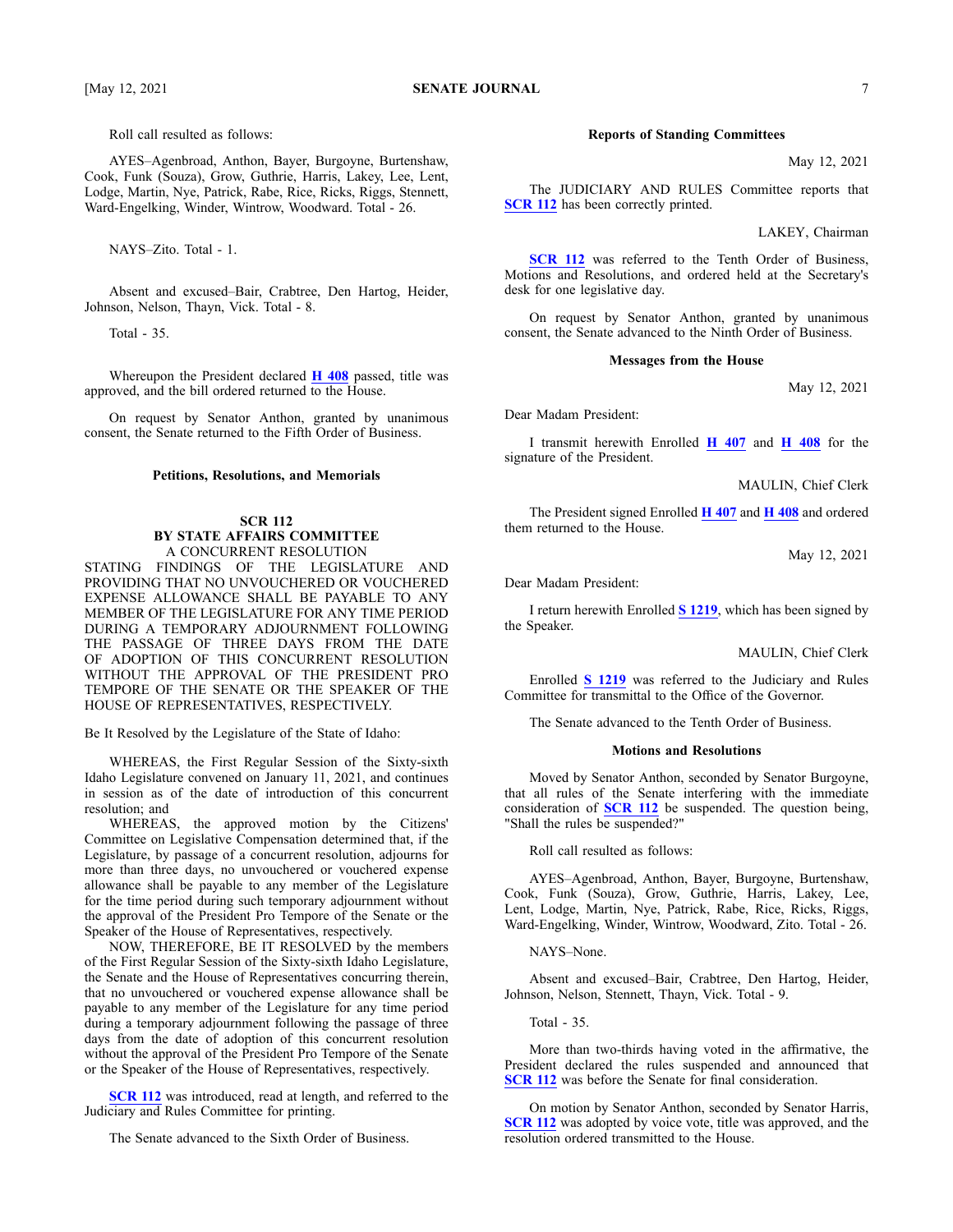# **Reports of Standing Committees**

May 12, 2021

The JUDICIARY AND RULES Committee reports that Enrolled **S [1219](https://lso-legwebwp.lso.local/sessioninfo/2021/legislation/S1219)** was delivered to the Office of the Governor at 10:32 p.m., May 12, 2021.

LAKEY, Chairman

The repor<sup>t</sup> was ordered filed in the office of the Secretary of the Senate.

On reques<sup>t</sup> by Senator Anthon, granted by unanimous consent, the Senate advanced to the Fifteenth Order of Business.

# **Miscellaneous Business**

On reques<sup>t</sup> by Senator Anthon, granted by unanimous consent, the President appointed <sup>a</sup> committee consisting of Senator Lakey, Chairman, and Senators Lent and Stennett to notify the Governor that the Senate had completed its business and was ready to adjourn *Sine Die*. The committee was excused.

On reques<sup>t</sup> by Senator Anthon, granted by unanimous consent, the President appointed <sup>a</sup> committee consisting of Senator Agenbroad, Chairman, and Senators Riggs and Burgoyne to notify the House of Representatives that the Senate had completed its business and was ready to adjourn *Sine Die*. The committee was excused.

The committee appointed to wait upon the Governor returned and reported that it had delivered the Senate's message. The committee conveyed the Governor's response to the President and the members of the Senate.

The President thanked and discharged the committee.

The committee appointed to wait upon the House of Representatives returned and reported that it had delivered the Senate's message. The committee conveyed the Speaker's response to the President and the members of the Senate.

The President thanked and discharged the committee.

On motion by Senator Anthon, seconded by Senator Stennett, that the Senate adjourn the First Regular Session of the Sixty-sixth Legislature of the Idaho Senate *Sine Die*.

Roll call vote was requested by Senator Zito.

President Pro Tempore Winder and Senator Bayer stood in support.

Roll call resulted as follows:

AYES–Agenbroad, Anthon, Burgoyne, Burtenshaw, Cook, Funk (Souza), Grow, Guthrie, Harris, Lakey, Lee, Lent, Lodge, Martin, Nye, Patrick, Rabe, Rice, Ricks, Riggs, Stennett, Ward-Engelking, Winder, Wintrow, Woodward. Total - 25.

NAYS–Bayer, Zito. Total - 2.

Absent and excused–Bair, Crabtree, Den Hartog, Heider, Johnson, Nelson, Thayn, Vick. Total - 8.

Total - 35.

Whereupon the President declared that <sup>a</sup> majority having voted in the affirmative, the First Regular Session of the Sixty-sixth Legislature of the Idaho Senate adjourned *Sine Die* at 11 p.m., Wednesday, May 12, 2021.

Attest: JENNIFER NOVAK, Secretary

#### \*\*\*\*\*

**[Note: The following is action recorded after Senate recess]**

#### **Pursuant to Mason's Manual**:

**Section 204(3), RIGHT TO ADJOURN:** Neither the Senate nor the House can constitutionally adjourn sine die without the consent of the other.

**Section 445(2), MOTION TO ADJOURN SINE DIE:** Neither the Senate nor the House can constitutionally adjourn sine die without the consent of the other.

**Section 783(2), ADJOURNMENT FOR MORE THAN A SPECIFIED NUMBER OF DAYS:** Either house's adoption of <sup>a</sup> motion to adjourn for more than the constitutionally limited days is <sup>a</sup> nullity and void *ab initio*(from the beginning).

#### \*\*\*\*\*

May 13, 2021

Dear Madam President:

I return herewith **[SCR](https://lso-legwebwp.lso.local/sessioninfo/2021/legislation/SCR112) 112**, which has passed the House.

MAULIN, Chief Clerk

**[SCR](https://lso-legwebwp.lso.local/sessioninfo/2021/legislation/SCR112) 112** was referred to the Judiciary and Rules Committee for enrolling.

May 13, 2021

The JUDICIARY AND RULES Committee reports that **[SCR](https://lso-legwebwp.lso.local/sessioninfo/2021/legislation/SCR112) 112** has been correctly enrolled.

LAKEY, Chairman

The President Pro Tempore signed Enrolled **[SCR](https://lso-legwebwp.lso.local/sessioninfo/2021/legislation/SCR112) 112** and ordered it transmitted to the House for the signature of the Speaker.

May 13, 2021

Dear Madam President:

I return herewith Enrolled **[SCR](https://lso-legwebwp.lso.local/sessioninfo/2021/legislation/SCR112) 112**, which has been signed by the Speaker.

MAULIN, Chief Clerk

Enrolled **[SCR](https://lso-legwebwp.lso.local/sessioninfo/2021/legislation/SCR112) 112** was referred to the Judiciary and Rules Committee for transmittal to the Office of the Secretary of State.

May 13, 2021

The JUDICIARY AND RULES Committee reports that Enrolled **[SCR](https://lso-legwebwp.lso.local/sessioninfo/2021/legislation/SCR112) 112** was delivered to the Office of the Secretary of State at 2:32 p.m., May 13, 2021.

# LAKEY, Chairman

The repor<sup>t</sup> was ordered filed in the office of the Secretary of the Senate.